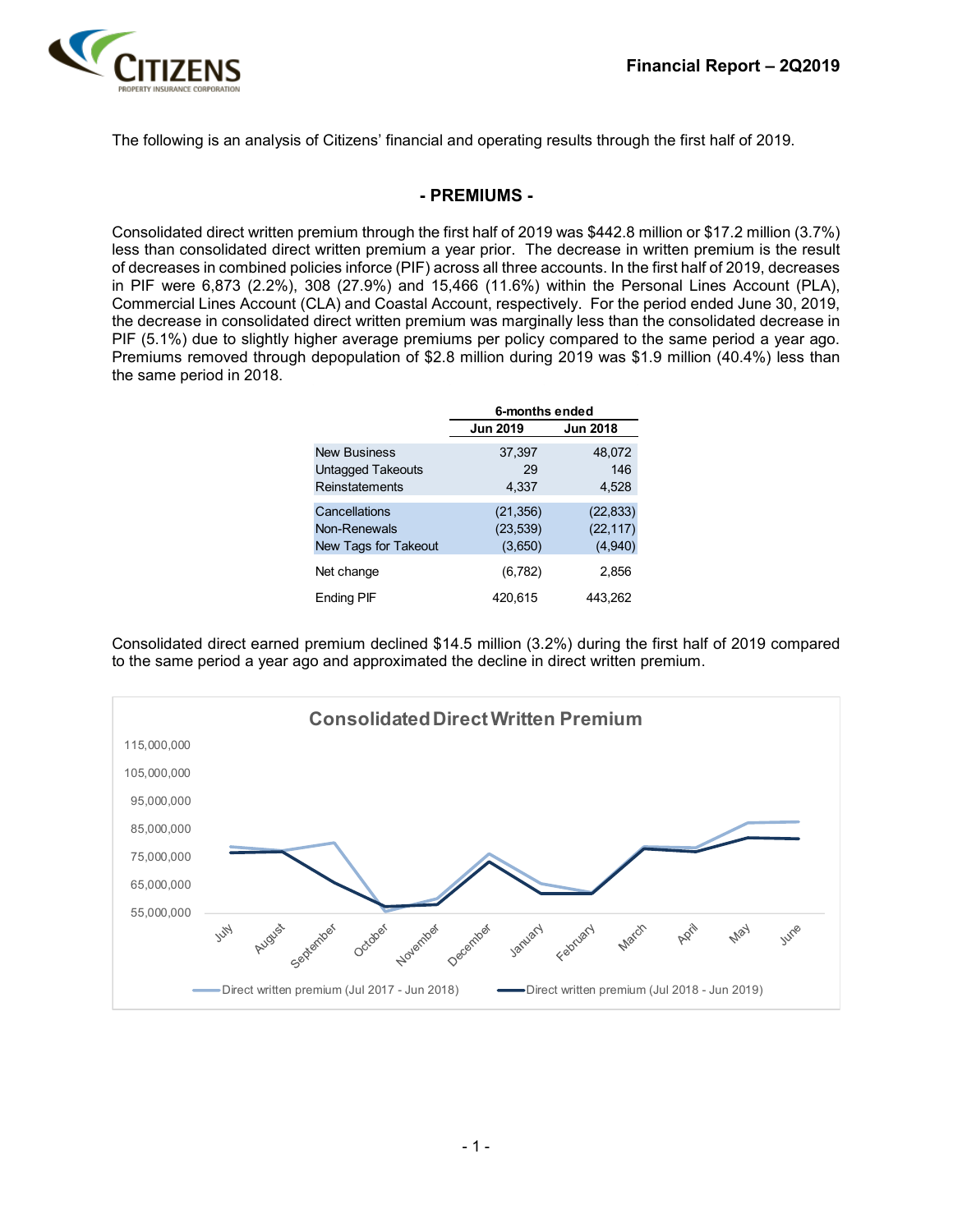



Through June 30, 2019 premiums ceded through reinsurance arrangements totaled \$230.4 million or or \$10.5 million (3.4%) less than the same period in 2018. The decline in reinsurance premiums ceded was largely driven by declines in premiums ceded to the FHCF, partially offset by an increase in premiums ceded through traditional reinsurance arrangements with the placement of coverage within the PLA.

#### **- LOSSES -**

| Non-CAT Only                   | Consolidated        |         |         | <b>Personal Lines Account</b> |         |         | <b>Commercial Lines Account</b> |          |          |  | <b>Coastal Account</b> |         |         |
|--------------------------------|---------------------|---------|---------|-------------------------------|---------|---------|---------------------------------|----------|----------|--|------------------------|---------|---------|
|                                | Q <sub>2</sub> 2019 | FY 2018 | Q2 2018 | Q2 2019                       | FY 2018 | Q2 2018 | Q <sub>2</sub> 2019             | FY 2018  | Q2 2018  |  | Q2 2019                | FY 2018 | Q2 2018 |
| Direct loss ratio              | 29.2%               | 31.0%   | 31.7%   | 41.3%                         | 40.4%   | 42.8%   | $-88.8%$                        | 142.5%   | 79.4%    |  | 13.8%                  | 11.1%   | 13.2%   |
| Direct loss ratio (underlying) | 30.7%               | 28.1%   | 29.4%   | 40.0%                         | 39.0%   | 41.2%   | 59.0%                           | 10.3%    | 8.6%     |  | 13.5%                  | 12.4%   | 13.5%   |
| Direct LAE ratio               | 21.7%               | 24.1%   | 22.2%   | 27.7%                         | 32.9%   | 31.3%   | 21.3%                           | $-14.5%$ | $-32.3%$ |  | 11.5%                  | 12.8%   | 12.0%   |
| Direct LAE ratio (underlying)  | 18.7%               | 16.5%   | 16.5%   | 23.8%                         | 22.0%   | 21.9%   | 22.6%                           | 3.6%     | 7.7%     |  | 9.7%                   | 8.9%    | 9.1%    |

| <b>CAT and Non-CAT</b>         | Consolidated        |         |         | <b>Personal Lines Account</b> |         |         |  | <b>Commercial Lines Account</b> |          | <b>Coastal Account</b> |         |         |         |
|--------------------------------|---------------------|---------|---------|-------------------------------|---------|---------|--|---------------------------------|----------|------------------------|---------|---------|---------|
|                                | Q <sub>2</sub> 2019 | FY 2018 | Q2 2018 | Q2 2019                       | FY 2018 | Q2 2018 |  | Q2 2019                         | FY 2018  | Q2 2018                | Q2 2019 | FY 2018 | Q2 2018 |
| Direct loss ratio              | 62.5%               | 53.9%   | 31.8%   | 81.4%                         | 82.5%   | 42.9%   |  | 65.2%                           | 168.4%   | 79.4%                  | 30.1%   | 4.8%    | 13.2%   |
| Direct loss ratio (underlying) | 30.7%               | 44.3%   | 29.4%   | 40.0%                         | 54.2%   | 41.2%   |  | 59.0%                           | 27.4%    | 8.6%                   | 13.5%   | 30.3%   | 13.5%   |
| Direct LAE ratio               | 17.0%               | 30.8%   | 22.3%   | 29.2%                         | 40.5%   | 31.4%   |  | 34.6%                           | $-11.4%$ | $-32.3%$               | $-4.7%$ | 18.3%   | 12.2%   |
| Direct LAE ratio (underlying)  | 18.7%               | 17.9%   | 16.5%   | 23.8%                         | 23.5%   | 21.9%   |  | 22.6%                           | 3.9%     | 7.7%                   | 9.7%    | 10.2%   | 9.1%    |

The term *underlying* refers to losses and LAE on claims incurred in the current accident year and excludes development on prior accident years

At June 30, 2019, consolidated losses and loss adjustment expenses (LAE) related to Hurricane Irma increased \$119.1 million on a direct basis and \$33.2 million net of reinsurance. On a consolidated basis, ultimate direct losses and LAE related to Hurricane Irma were \$2.035 billion. Of that amount, \$783.5 million is recoverable under Citizens' reinsurance contracts with both the FHCF (\$435.8 million in the PLA and \$222.3 million in the Coastal Account) and private reinsurers (\$125.4 million in the Coastal Account only). A majority of the 2<sup>nd</sup> quarter development (\$107.6 million of the \$119.1 million) occurred within the PLA and resulted from an increase in both late reported claims and loss severity, particularly in the Southeastern region of the state.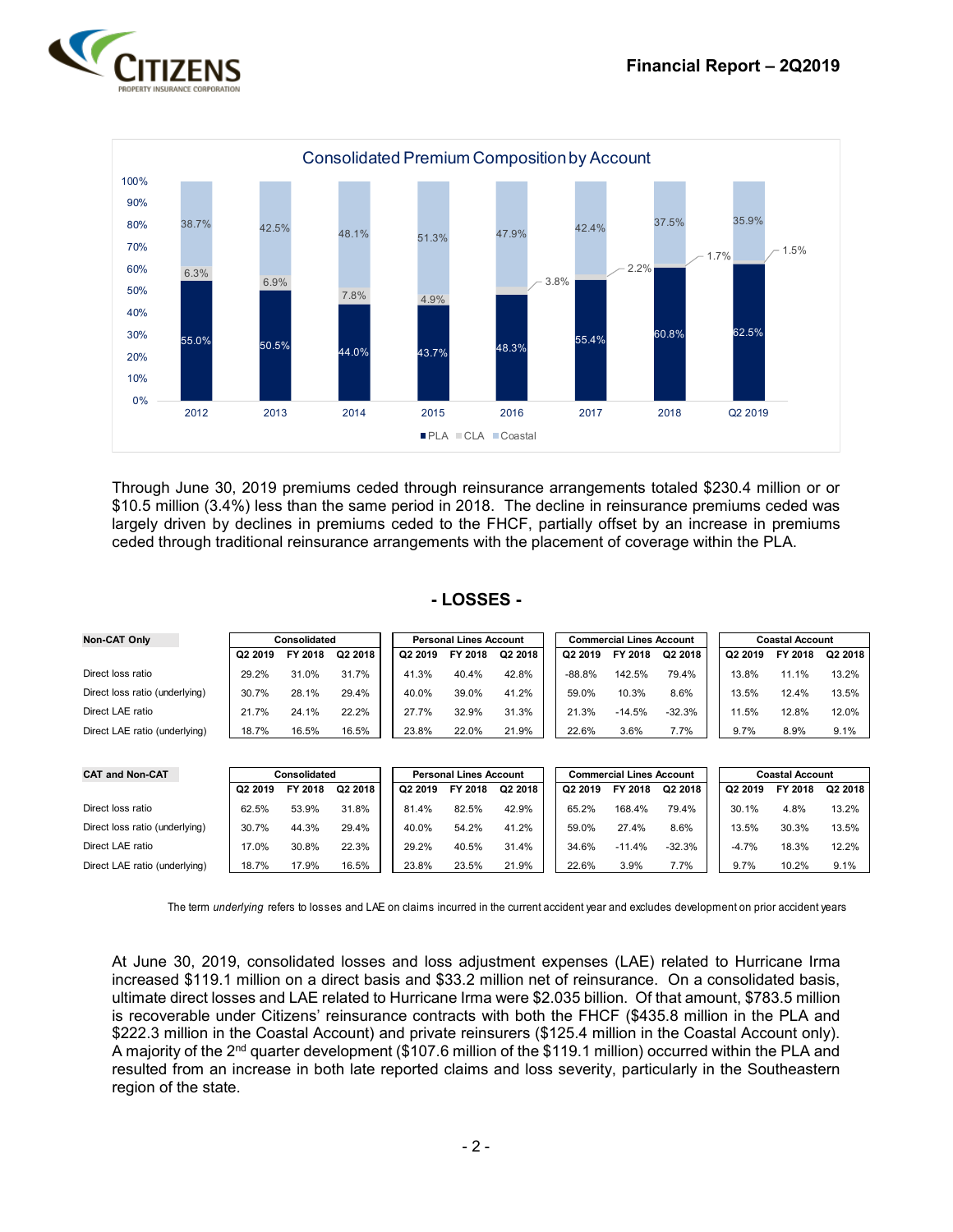

On a consolidated basis, ultimate direct losses and LAE related to Hurricane Michael were \$151.7 million and were unchanged from the prior period. No reinsurance recoverables associated with Hurricane Michael were recorded due to the losses and LAE not meeting the attachment levels of reinsurance arrangements.

Current accident year losses and LAE unrelated to sinkholes and hurricanes did not experience meaningful variances from prior accident years and development of prior accident year losses and LAE was minimal. Although litigated non-weather water claims continue to be a dominant driver of loss and LAE activity within the PLA, while still an issue, the litigation rate for accident years 2018 and 2019 continues to show improvement in comparison to accident years 2014 through 2017.

Within the CLA, volatility in older sinkhole claims continues to contribute to material quarterly variances in the reported loss and LAE ratios. While loss and LAE development within the CLA are less significant to the accident years to which they relate, the diminishing size of the overall commercial lines book of business leaves it more susceptible to material swings in the loss and LAE ratio as a result of development in prior accident years when the commercial lines book of business was considerably larger. The reported loss ratio for the 2<sup>nd</sup> quarter of 2019 was driven by favorable development on outstanding loss reserves for older sinkhole claims.

Administrative expenses reclassified to LAE are assigned to prior accident years based on the number of claims closed for the current and each prior accident year. Accordingly, fluctuations in the number of claims closed and the fraction of claims closed for each accident year can lead to adverse or favorable development of LAE in prior accident years.

### **- ADMINISTRATIVE EXPENSES -**

Administrative expenses incurred during the first half of 2019 of \$65.1 million were \$1.0 million (1.5%) less than administrative expenses incurred during the same period a year ago and \$10.9 million (14.3%) less than budget. Variances (year-over-year and budget-to-actual) in contingent staffing were primarily due to lower-than-anticipated need for independent adjusters that were engaged in response to Hurricanes Michael and Irma, as well as a higher-than-anticipated number of claims entering mediation. These expenses, along with other claims-related costs, are reclassified to loss adjustment expenses (LAE).

Other factors contributing to significant year-over-year or budget-to-actual variances are as follows:

- *Operations and Maintenance* expenses were \$0.5 million (32.6%) below budget and \$0.2 million (12.8%) less than 2018 as a result of deferrals and delays in expenditures related to the Tampa office build-out and lower-than-anticipated utilities expenses.
- *Computer Hardware* expenses were \$0.8 million (49.5%) below budget and \$0.5 million (36.5%) less than 2018 and were largely the result of delays in several large Information Technologyrelated purchases.
- *Professional Services* expenses were \$5.0 million (60.0%) below budget and \$1.3 million (27.7%) less than 2018 due to delays in the implementation several large-scale projects and expenses incurred in 2018 but not in 2019 related to the ERP implementation and other implementations completed by year-end 2018.
- *Rent* expenses were \$0.2 million (6.1%) below budget and \$0.3 million (7.7%) less than 2018 as a result of the early termination of the Tampa building lease.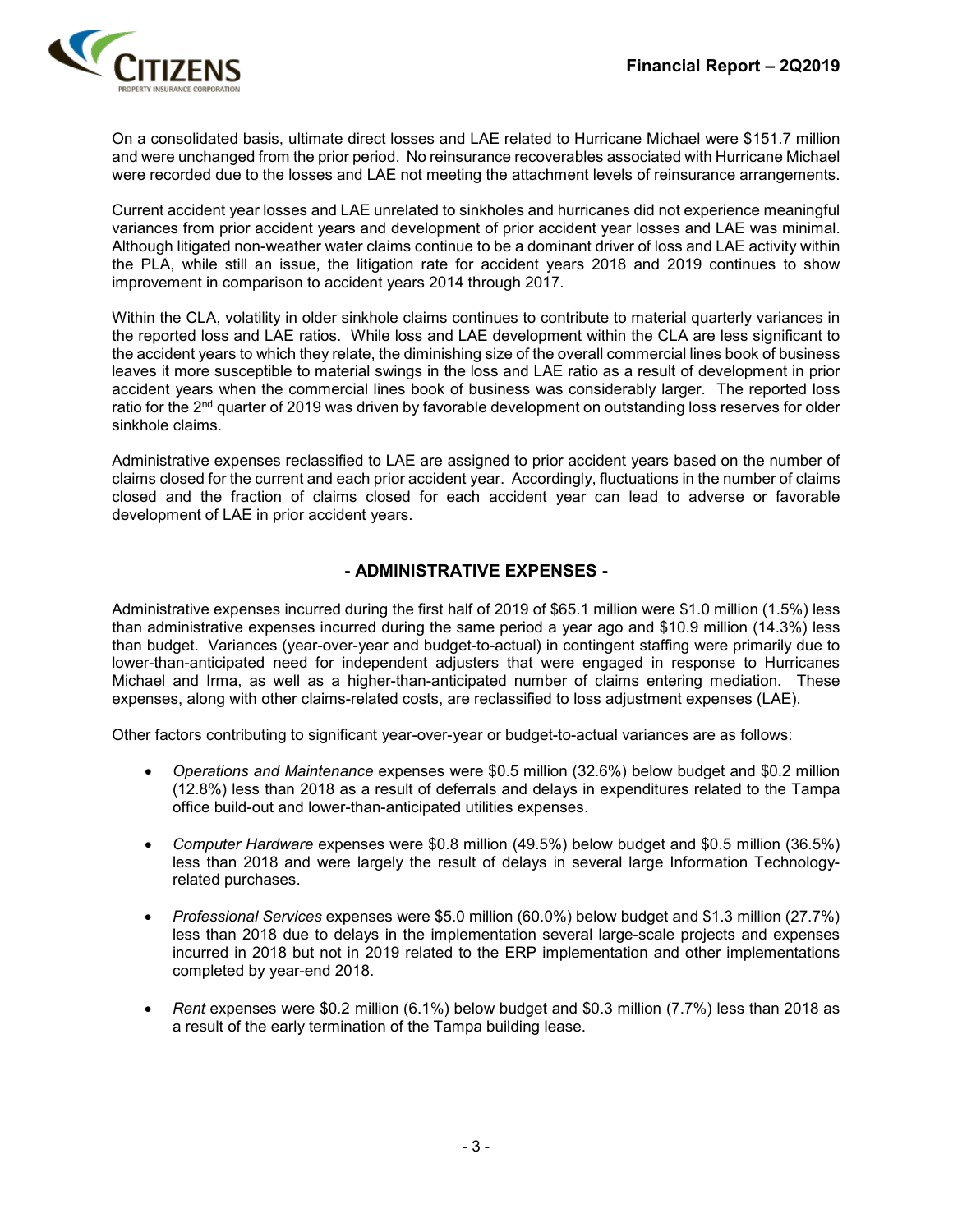

• *Software Maintenance and Licensing* expenses were \$0.8 million (8.7%) below budget and \$1.3 million (12.4%) less than 2018 as a result of the timing of invoices during the first quarter of 2018 for software licenses in response to Hurricane Irma, as well as delays in several purchases and favorable negotiated contract pricing.

For the period ended June 30, 2019, Citizens' expense ratio was 25.0%, reflecting a 0.5% increase from the same period a year ago and a 0.8% decrease compared to budget.



# **- INVESTMENT INCOME -**

 $($$  in millions)  $($$  in millions)

Total investment income (measured as investment income excluding investment expenses) for the first half of 2019 was \$119.3 million, or \$24.1 million (25.3%) greater than the same period a year ago, despite a \$815.6 million (8.2%) decline in total average invested assets over the same comparable period. The relative and absolute increases in investment income were principally driven by significant reductions in net realized losses. With the recent overall increases in bond prices, most securities disposed of through the active management of invested assets have generated realized gains thereby increasing overall investment income. Additionally, securities disposed of in the prior period that produced realized losses were reinvested at higher yields and further contributed to the period-over-period increase in net investment income.

|                             | 6-months ended (\$ millions) |                 |   |                 |  |  |
|-----------------------------|------------------------------|-----------------|---|-----------------|--|--|
|                             |                              | <b>Jun 2019</b> |   | <b>Jun 2018</b> |  |  |
| Earned income \$            |                              | 116.57          | S | 110.52          |  |  |
| Net realized gains (losses) |                              | 2.74            |   | (15.29)         |  |  |
| Total income \$             |                              | 119.31          |   | 95.22           |  |  |
| Average invested assets \$  |                              | 9.169.10        |   | 9.984.65        |  |  |

|                                            | Externally-Managed Portfolios (June, 2019) |                 |                   |                   |  |  |  |  |  |
|--------------------------------------------|--------------------------------------------|-----------------|-------------------|-------------------|--|--|--|--|--|
|                                            | Taxable Liquidity                          | Taxable Claims  | Tax-Exempt Claims | Taxable LD Claims |  |  |  |  |  |
| Total market value (\$ in billions)        | \$1.031                                    | \$1.506         | \$1.197           | \$4.850           |  |  |  |  |  |
| Duration                                   | 1.44088963                                 | 3.657937813     | 1.729614229       | 5.144816464       |  |  |  |  |  |
| Avg. credit rating (S&P / Moody's / Fitch) | $A+ / Aa3 / AA-$                           | $A+ / Aa3 / A+$ | AA / Aa2 / AA     | $A+ / Aa3 / A+$   |  |  |  |  |  |